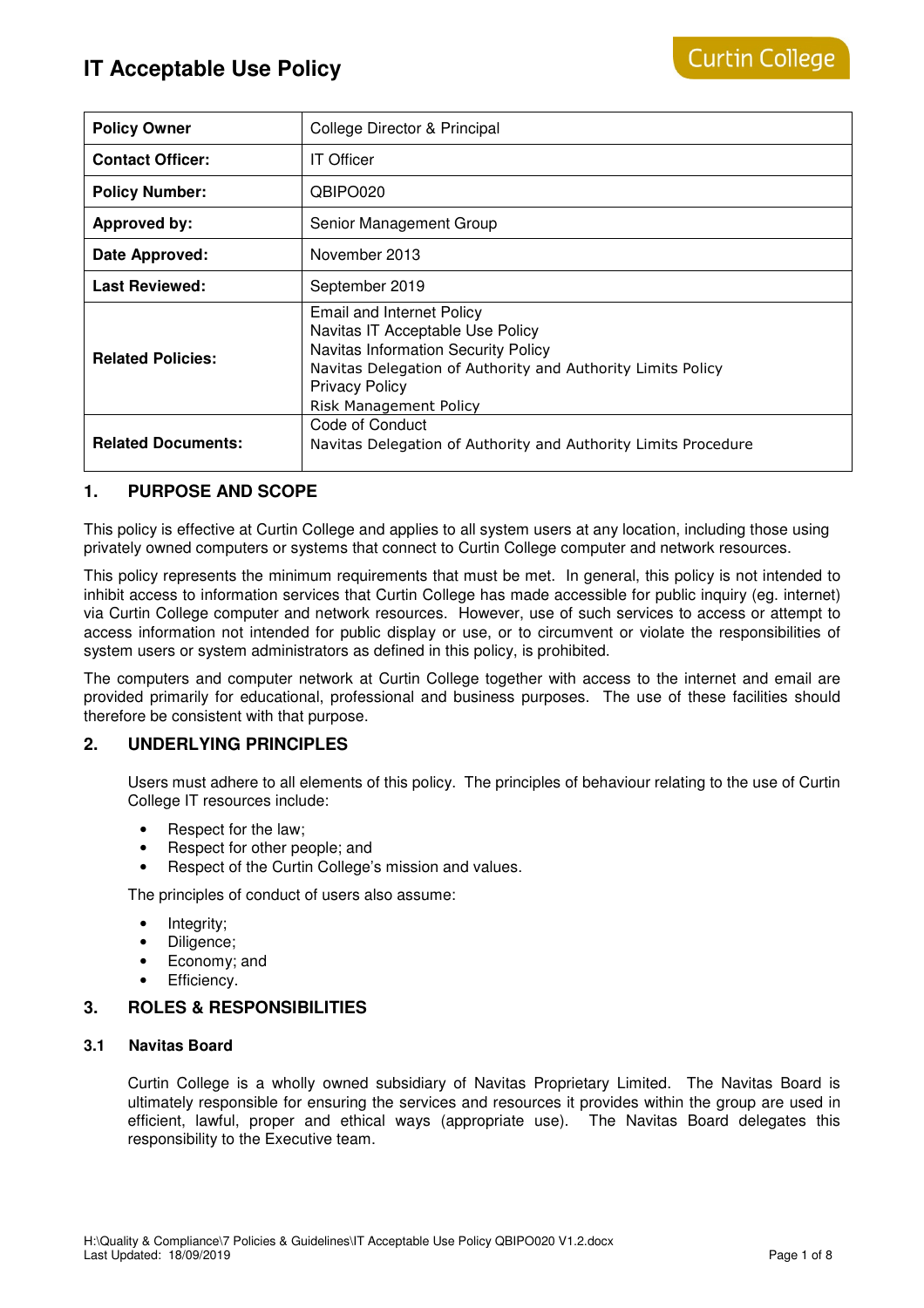## **3.2 Navitas Chief Executive Officer (CEO) and Executive & Group General Managers**

The Chief Executive Officer is accountable to the Navitas Board for the appropriate use of information assets, with all Executive and Group General Managers having a responsibility for the effective implementation of this Acceptable Use Policy in their business unit. This will be achieved through the delegation of responsibility for the management of acceptable use to the Navitas Managers. To support this, common tasks will include:

- Authorising User account establishment for all users who require access to the network and its resources;
- Ensure all users are made aware of this Policy in relation to their work at Navitas;
- Ensure all users are made aware of their responsibilities for IT Security;
- Ensure that all work practices comply with this Policy;
- Lead by example with respect to this Policy;
- Notify service.desk@navitas.com when a staff member's access to a service or system should be withdrawn; and
- Review use of IT resources and take responsibility for any costs incurred in respect to this.

### 3.3 **Chief Technology Officer**

In addition to ensuring the effective implementation of this Policy in their business unit the CTO is accountable for the ongoing development, approval, implementation, awareness and effectiveness of this Policy and the supporting processes and documentation. To support this, common tasks will include:

- Ensure that IT services and resources are being used in an optimal way;
- Investigate breaches of this Policy, taking action when required and reporting to other agencies (eg. the Police) when necessary;
- Maintain accurate system records, monitor records and archive as appropriate;
- Disclose usage where appropriate;
- Provide access controls where possible to limit usage not consistent with this Policy;
- Management of IT Security Policy including the maintenance of the IT Security Policy;
- Authorise certain Navitas staff of the IT Support Division to monitor accounts, files, stored data and network data or to disconnect IT equipment in the event of an IT security breach;
- Authorise any extraordinary action taken to monitor IT services;
- Instruct IT Support authorised staff in privacy, confidentiality and need-to-know principles in relation to treatment of data, information and material discovered by IT Support Authorised staff whilst monitoring.

#### **3.4 Curtin College IT Officers**

Under delegation from their Managers, and the Navitas CTO, they are responsible for IT security matters within Curtin College. To support this, common tasks will include:

- Receiving reports of IT security breaches from users and to take appropriate remedial action;
- Abiding by the Curtin College Privacy Policy;
- Providing additional information for users that request assistance on understanding their responsibilities under the IT Security and Acceptable Use Policies;
- Ensuring IT Resources provides adequate security of staff information through limiting of access to information by non-authorised users.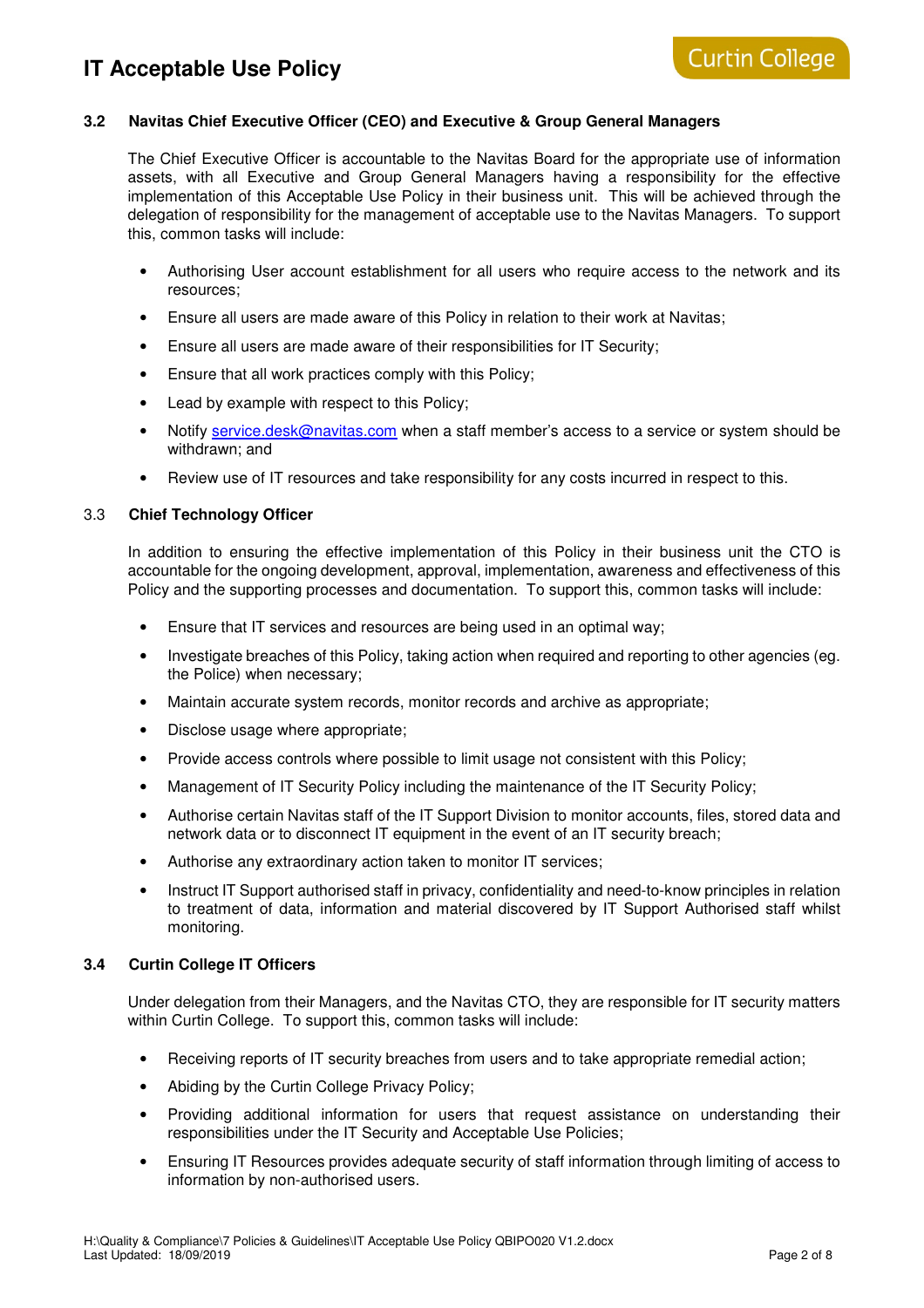## **3.5 Curtin College Line Management**

All Curtin College Managers are responsible for ensuring that all employees and students are aware of this Policy and their responsibilities defined here.

#### **3.6 All Curtin College Users (e.g. employees, students, visitors)**

All Curtin College users have a general duty of care and are responsible for being aware of, and complying with this Policy. This will include:

- Ensuring their usage complies with this Policy, and for informing the IT department when they cease their association with Curtin College;
- Respecting the physical hardware and network configuration of Curtin College owned networks. Users must not extend the physical network on which their system resides (eg. extra switches or a wireless connection);
- Not performing any unauthorised, deliberate action that damages or disrupts a computer system, alters its normal performance, or causes it to malfunction;
- Not using Curtin College systems to gain unauthorised access to other computers, networks or information regardless of the intention;
- Reporting any suspected security problems or unacceptable use to service.desk@navitas.com and not demonstrating the problem to others. Any user who believes their files have been tampered with should immediately change their password and contact service.desk@navitas.com with the specific details;
- Respecting the Curtin College Privacy Policy and treating all confidential or sensitive information appropriately; and
- Not using any of Curtin College's official branding materials (eg. name or logo) on their personal web pages; email, or other messaging facilities.

## **4. Acceptable Use Principles**

#### **4.1 User Accounts (e.g. employees, students, visitors)**

Users are ultimately accountable for all actions attributed to their User Account.

To support this Users are responsible for safeguarding their passwords and/or other sensitive access control information related to their accounts or network access.

Similarly, system users must recognise the sensitivity of all other passwords and computer or network access information in any form, and must not use, copy, transmit, share or divulge such information. Any attempt to conduct such actions by a system user is a violation of this policy.

Users shall ensure access privileges are restricted to their own use only. Users must not share their accounts, nor grant accounts to others nor otherwise extend their own authorised computer and network access privileges to others. System users must not implant, execute or use software that allows them unauthorised remote control of computer and network resources, or of accounts belonging to others. If specific access is required, service.desk@navitas.com should be contacted rather than disclosing a password.

System users must not implant, execute or use software that captures passwords or other information while the data are being entered at the keyboard or other data entry device.

Users must not obtain nor attempt to obtain any electronic communication or information not intended for them. In particular, system users must not attempt to intercept or inspect information (e.g., packets) en route through Curtin College computer and network resources, nor use Curtin College computer and network resources to attempt to intercept or inspect information en route through networks elsewhere.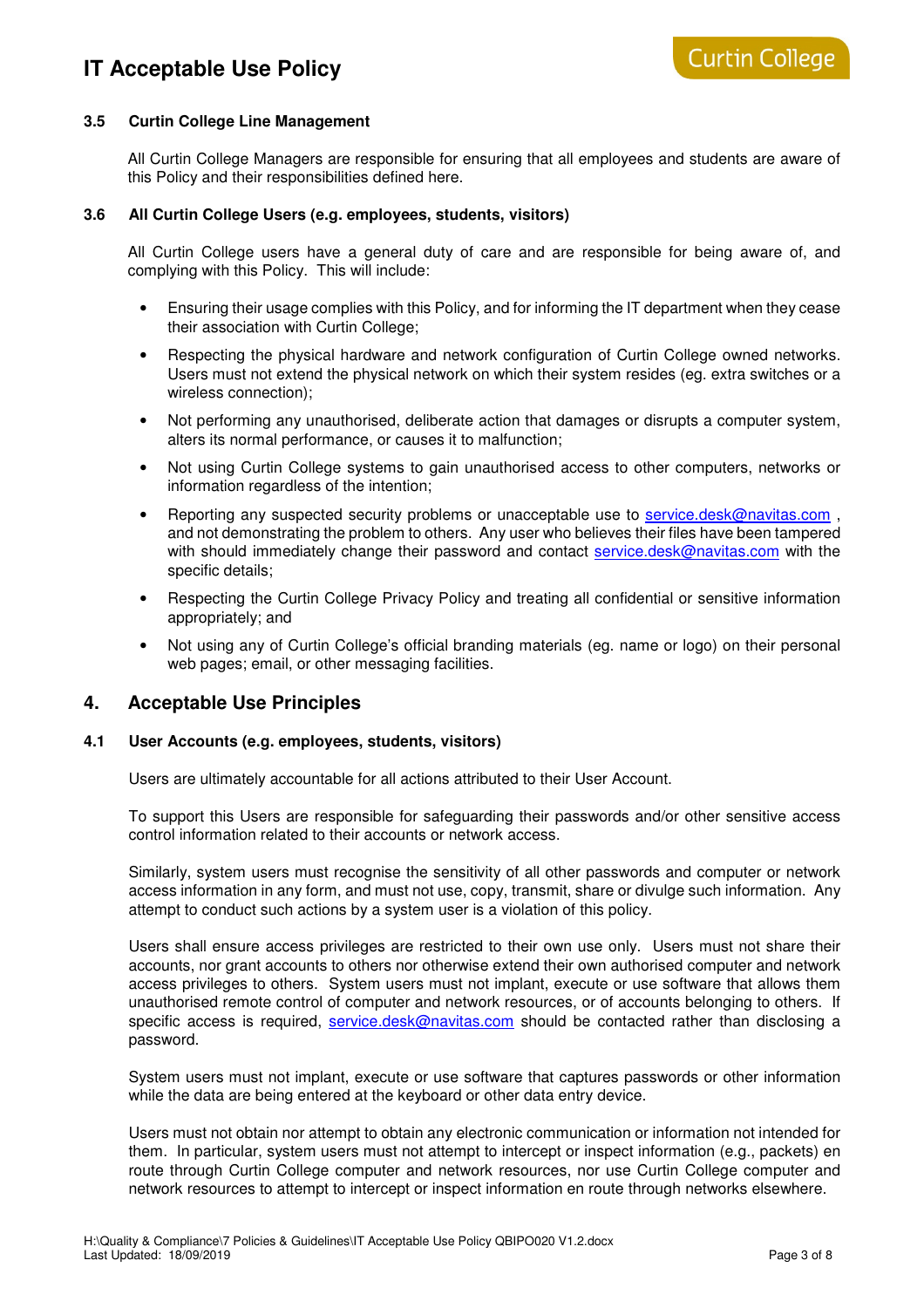Unattended workstations must always be logged off or left in the Workstation Locked mode (Mac: Ctrl + Shift  $+$  Power, Windows: Windows key  $+$  L) when the operator leaves their workstation unattended.

All passwords must meet the following minimum standards:

- All accounts must have passwords.
- Passwords for accounts must not be shared, unless a Group account has been specifically authorised in writing.
- Passwords for user accounts must have an expiration date of 90 days. Passwords for system accounts may have a longer duration.
- Passwords must be resistant to a computer program that checks passwords against previously used passwords and passwords that are easily discovered or compromised by human or computational means.
- Passwords must use a mix of alpha and numeric characters and contain at least 8 characters if the operating system supports passwords of that length.
- Passwords to computer and network resources containing computerised institutional data will not be issued over network media in clear text unless a secondary means of authentication is provided (eg, smart cards).

### **4.2 IT Systems Use**

Users will, by default, only have access to the information and systems that they need, to perform their function. Elevated local access privileges must only be granted for essential and specific purposes.

Removable media items including but not limited to USB connected media, Hard Drive, SD or other memory cards or optical media (CD/DVD) are not to be used on Navitas systems or networks without express (documented) permission by Company IT.

Sensitive information stored on portable devices (e.g. laptops, PDAs) must be encrypted. This ensures that the data remains confidential if the device is lost or stolen. Users may not copy any information or software stored on their desktop or laptop computer, for personal use.

Users may not use Curtin College systems for any of the following activities:

- Gambling or Internet gaming.
- Share trading (unless you have express permission due to your company role)
- Use any Curtin College IT systems for personal financial gain, solicitation or private business purposes.
- Posting any Curtin College information to internet bulletin boards, discussion lists, news groups, chat groups or other internet discussion forums that are accessible by the public unless you are authorised by your Manager to do so.
- Any political activity
- Sending offensive, harassing, intimidating or discriminatory messages or attachments, or to transmit offensive, sexually explicit or other inappropriate material
- Downloading malicious software or applications
- Browsing, sharing, downloading from or otherwise accessing illegal websites
- The use of on-line security scanning or hacking/cracking tools
- Downloading or storage of data subject to intellectual property or copyright

#### **4.3 Safe Practices**

Users (e.g. employees, students, visitors) shall work in accordance with safe computing practices to minimise the risks associated with computer viruses.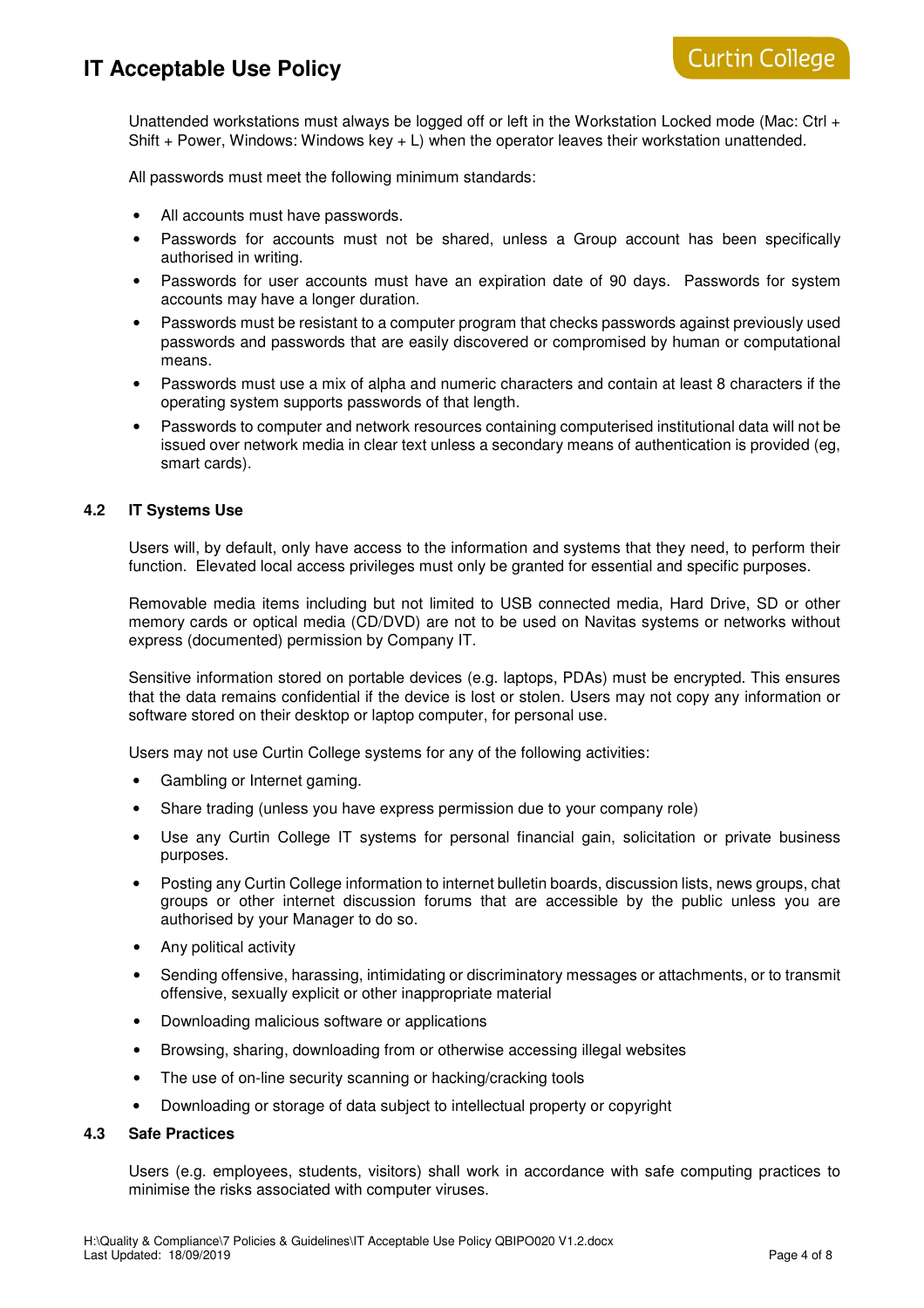Users are advised to use caution when opening email attachments from unknown sources. Users shall not open any received .exe, .pif, .com, or .scr files without prior consultation with IT staff. If virus protection software detects a virus from an incoming file, inform the person who introduced that file so they can ensure it does not happen again. If a computer is acting strangely, there may be an undetected virus. This does not happen often, but it is worth checking with IT Support. The wilful introduction of computer viruses or other disruptive/destructive programs into Curtin College computers or networks, or into external networks using the Curtin College network, is not permitted.

## **4.4 Inappropriate Material**

Do not download inappropriate material, store it on your computer or on the Curtin College network, or include within email or other communications means. Inappropriate content includes but is not limited to the following; information or media that could be considered illegal, harassing, offensive, sexually explicit, racist, sexually discriminatory, in violation of other Curtin College policies or that could reflect adversely on the college.

#### **4.5 Email**

Emails must be written with the same consideration as any physical communication, which would feature the Curtin College logo.

Users must not use Curtin College resources to forward chain letters or spam mail, alter messages so they appear to have been sent by someone else, or delete/edit the automatic signature that appears on the bottom of Curtin College emails.

Automatic or manual forwarding of emails to non-college or non-Navitas email addresses is not permitted. Where there is an approved business requirement exception, it will be considered by the Global Head of Information Security.

Do not use college email accounts for personal use.

Do not send unsolicited emails to persons.

Do not use Curtin College email to solicit interest in goods or services, participation in surveys, events or group activities or links to any third-party URL or hosted sites.

Do not use Curtin College email addresses when registering with 3rd party web sites (especially social media) unless you have permission to do so from the college as part of your job role.

#### **4.6 Monitoring**

Curtin College reserves the right to regularly audit IT systems to ensure compliance with this policy.

As part of normal system operation, Curtin College reserves the right to maintain logs of email system activity. These logs identify sender, recipient, message size, relay, date and time.

As part of normal system operation, Curtin College network systems generate logs of all www activity and access. These systems are the DNS and internet cache. The logs from these sites identify destination sites, pages, page download size, and originating Curtin College computer.

Remote access connections to Curtin College are monitored. Monitoring includes connection dates and times and may include access to system resources.

To ensure compliance to licensing obligations Curtin College reserves the right to scan all Curtin College equipment to detect illegal or non-Curtin College registered software and remove it.

All files, including those generated via internet email and proprietary email systems, are generally accessible by persons with system administration privileges (eg, Curtin College IT staff). Users are discouraged from maintaining anything private on the servers or desktop computers.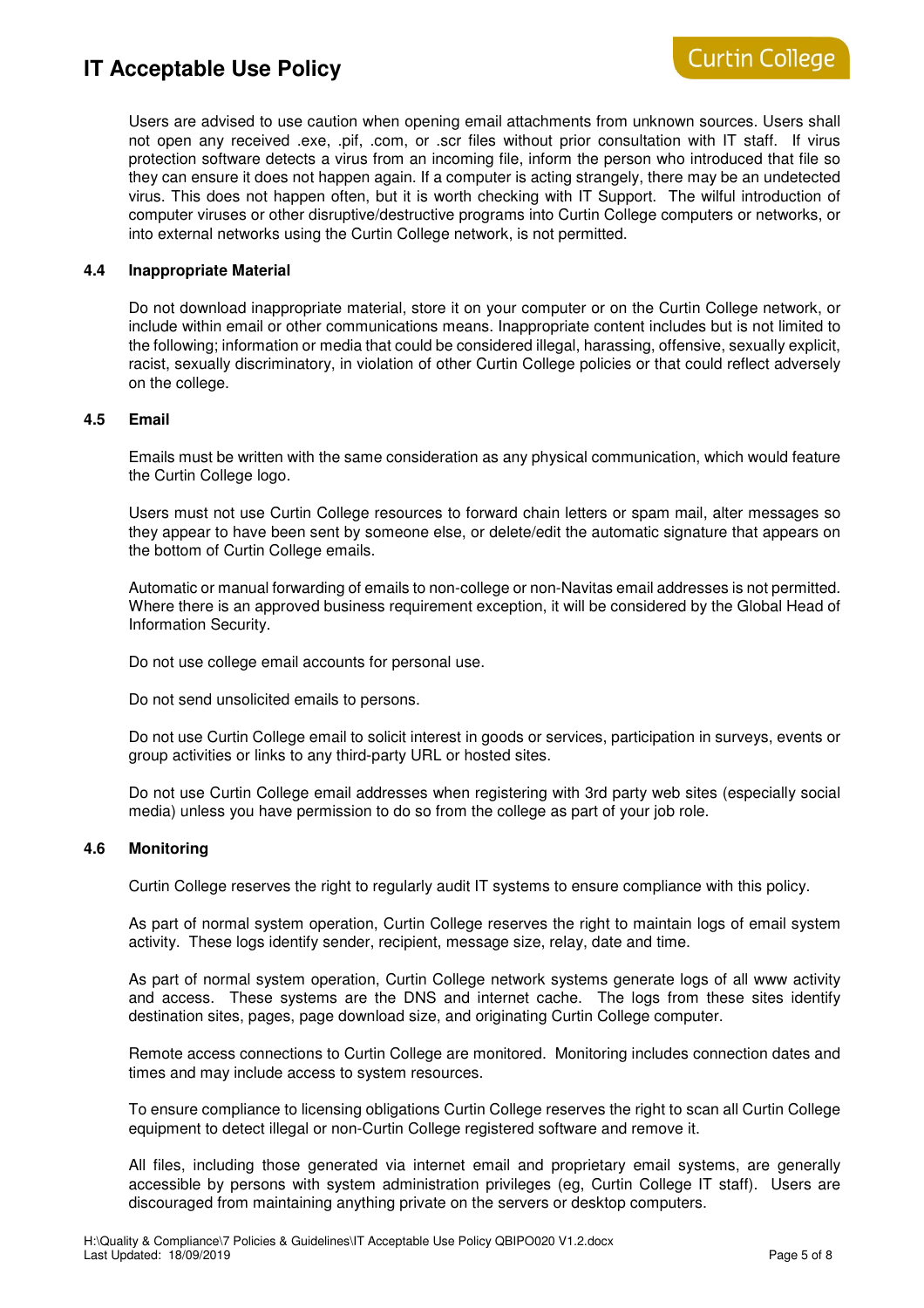Access to Curtin College IT systems is provided to you on condition that you consent to monitoring in accordance with this and the IT Security Policy. Your use of Curtin College IT systems constitutes your consent to the monitoring.

### **4.7 Curtin College Assets**

Hardware always remains the property of Navitas Pty Ltd, on cessation of employment all hardware must be returned in a clean, tidy, working and prompt fashion to Curtin College.

Laptops and desktop computers are issued for use by Curtin College staff only. Laptops and accessible Curtin College resources (e.g., internet access) are not provided for non-Curtin College staff members to use (i.e., friends, family, etc.).

The unauthorised duplication of copyrighted computer software violates the law and is contrary to Curtin College's standards of conduct and business practice. Curtin College does not permit such copying.

All software used on the Company provided devices must be approved by Navitas IT. Users may request additional software through their line management where a business justification exists.

Users are not permitted to install their own software on any company computers, without prior approval from Navitas IT. Failure to comply may result in users being held personally responsible for any data loss or penalties imposed for breach of copyright.

### **4.8 Breaches**

Any security exposures, misuse or non-compliance must be reported as soon as an occurrence is identified to service.desk@navitas.com.

Breaches of policy compliance may result in disciplinary action being taken against the offender.

#### **4.9 Confidential Information**

Curtin College staff members have a duty to keep confidential:

- All Curtin College data unless the information has been approved for external publication; and
- Information provided in confidence to Curtin College by other entities.

Each staff member is under a duty not to disclose Curtin College business information unless authorised to do so. Breach of confidentiality through accidental or negligent disclosure may expose a User to disciplinary action.

## **4.10 What is Confidential and Sensitive Information**

Company and/or sensitive information includes and will include all trade and business secrets and other confidential information and documents relating to the affairs or business of the Company or any person with whom you come into contact as a result of your employment with the Company or who may come into your possession in the course and by reason of your employment whether or not the same were originally supplied by the Company.

Confidential information includes any information (written or verbal) of a commercial, technical or financial type which is not publicly available.

Users must not make unauthorised copies of any material (original or not) such as correspondence, company manuals, computer printouts, removable media, computer lists, diaries, file notes or any other material whether or not compiled or made by you, or to which you have access as part of your employment.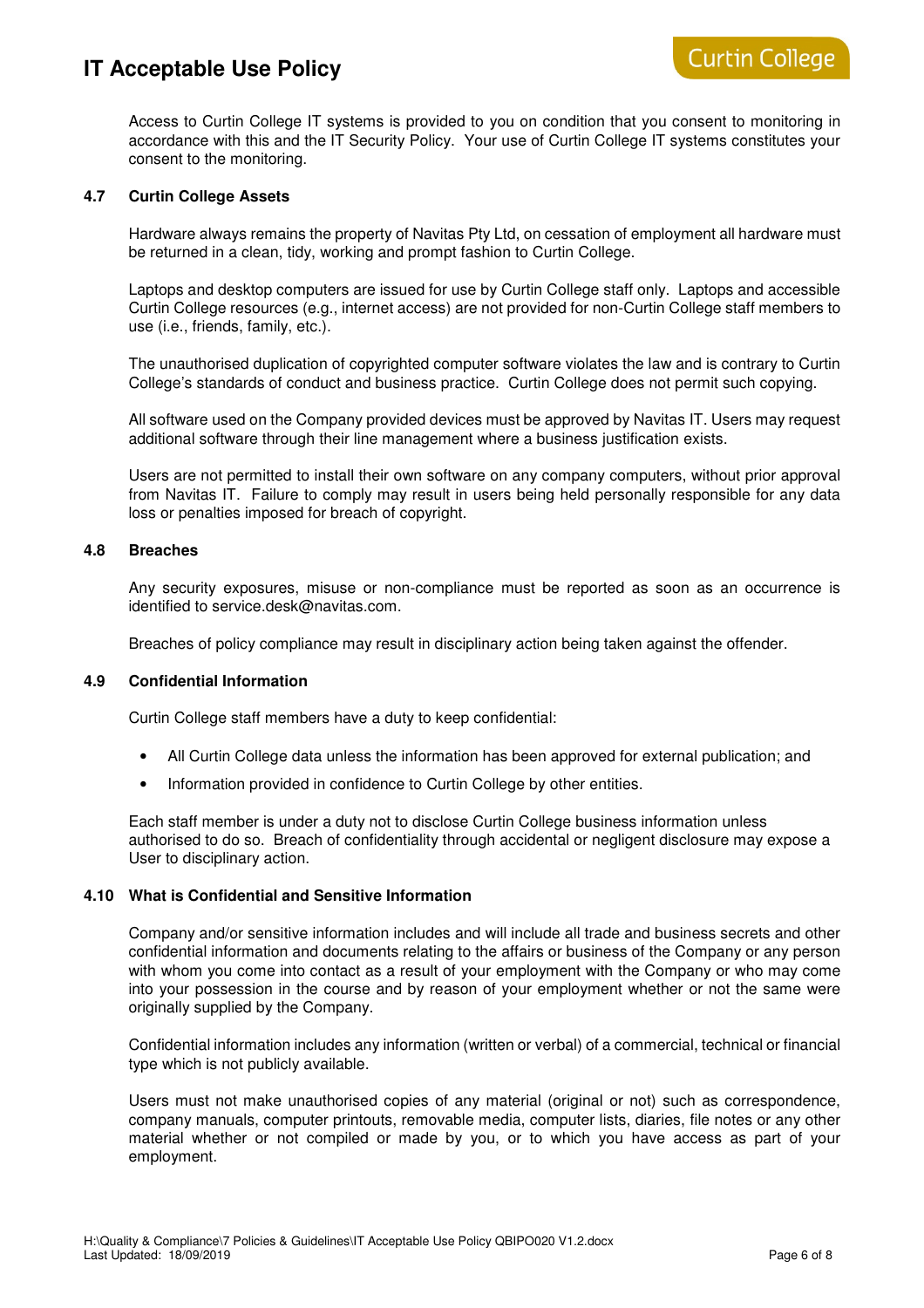All such material is and remains the property of the company. All company property must be returned upon termination of your employment.

## **4.11 Legal Requirements**

For legal purposes, email has the same standing in court as paper documents. Users must be aware that Curtin College can be involved in litigation. Any records relating to use and activities in relation to email, internet and intranet are discoverable by way of court order or subpoena. These include matters affecting legal proceedings, affecting personal affairs of employees, parents, students, or third parties, as well as relating to research, or other communications even if communicated in confidence.

Email residing on or transmitted across the Curtin College system is the property of Curtin College. All electronic files are the property of Curtin College, and users should act on the basis that they can be, and where necessary will be, held accountable for their messages and their stored files.

While all transmissions remain the property of Curtin College by law, all efforts to retain professional confidentiality will be made. All internet activity is recorded for individual users. If required Curtin College have the right to view an individual's Internet activity at any time.

Should access to an individual's files or internet logs be necessary for an alleged criminal offence or serious disciplinary matter, the individual concerned will generally first be told the circumstances of the complaint and be present when the files or logs are opened. Notwithstanding the above, Curtin College reserves the right for any reason whatsoever to inspect without forewarning any files or logs held on any Curtin College computer.

### **4.12 Relevant Legislation**

Users need to be aware that certain conduct may breach laws outside of Curtin College and lead to criminal or civil proceedings and/or penalties for which they will be held personally accountable. In Australia these laws include:

- Equal Opportunity Act 1984 (WA) http://www.austlii.edu.au/au/legis/wa/consol\_act/eoa1984250/
- Sex Discrimination Act 1984 (Cth) http://www.austlii.edu.au/au/legis/cth/consol\_act/sda1984209/
- Disability Services Act 1993 (WA) http://www.austlii.edu.au/au/legis/wa/consol\_act/dsa1993213/
- Disability Discrimination Act 1992 (Cth) http://www.austlii.edu.au/au/legis/cth/consol\_act/dda1992264/
- Racial Discrimination Act 1975 (Cth) http://www.austlii.edu.au/au/legis/cth/consol\_act/rda1975202/
- Censorship Act 1996 (WA)
- http://www.austlii.edu.au/cgi-bin/viewdoc/au/legis/wa/num\_act/ca199640
- Copyright Act 1968 (Cth) http://www.austlii.edu.au/au/legis/cth/consol\_act/ca1968133/
- Privacy Act 1988 (Cth) http://www.austlii.edu.au/au/legis/cth/consol\_act/pa1988108/
- SPAM Act 2003 (Cth) http://www.austlii.edu.au/au/legis/cth/consol\_act/sa200366/index.html and
- Other relevant Commonwealth and/or State laws such as those relating to the transmission of offensive material and Telecommunications.